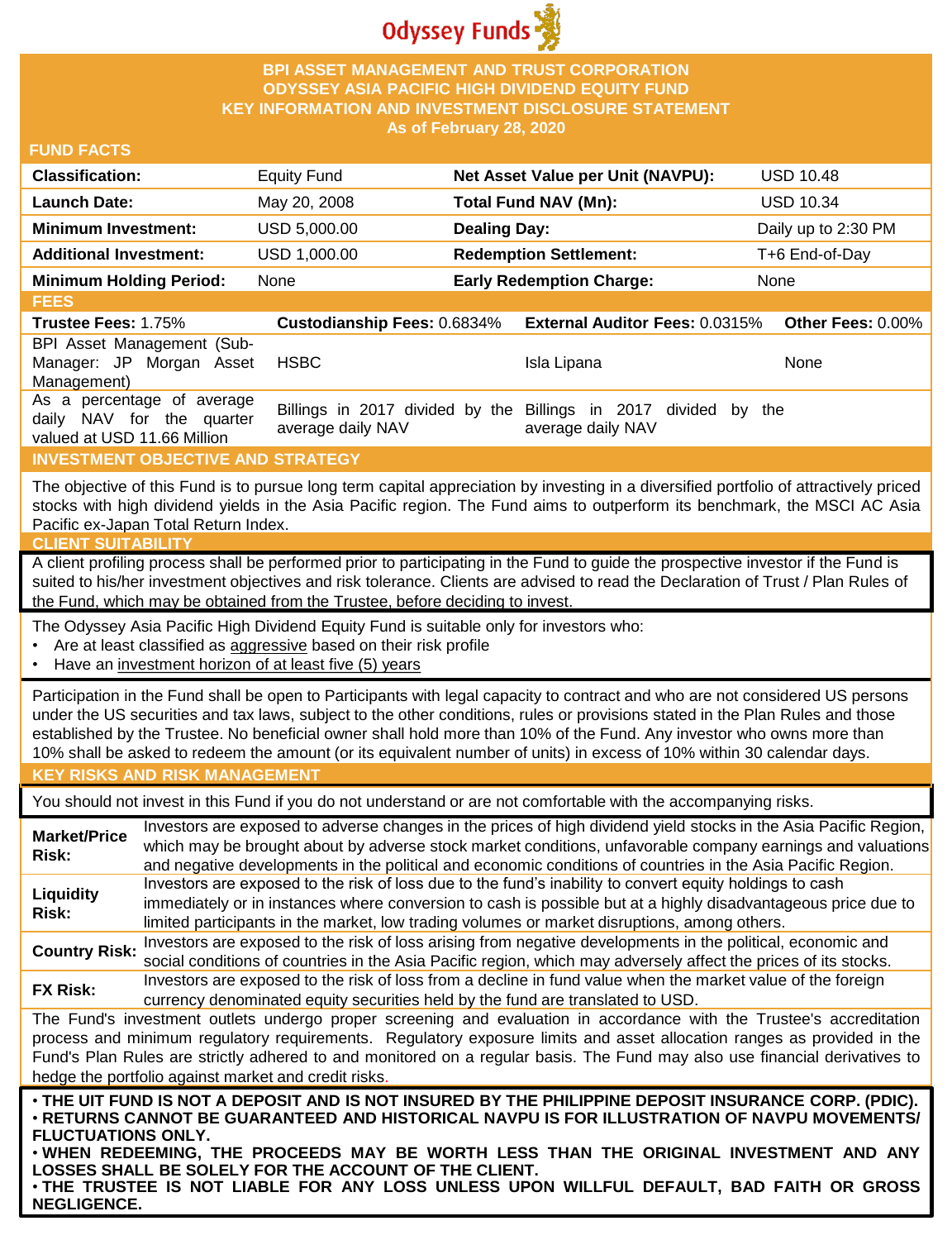## **FUND PERFORMANCE AND STATISTICS AS OF FEBRUARY 28, 2020**

(Purely for reference purposes and is not a guarantee of future results)





Benchmark\* : MSCI AC Asia Pacific ex-Japan Total Return Index

| <b>CUMULATIVE PERFORMANCE (%) 1</b>    |          |         |          |         |         |           |
|----------------------------------------|----------|---------|----------|---------|---------|-----------|
|                                        | 1 mo     | 3 mos   | 6 mos    | 1YR     | 3YRS    | S.I       |
| Fund                                   | $-5.16$  | $-5.76$ | $-2.33$  | $-8.87$ | 2.64    | 4.80      |
| <b>Benchmark</b>                       | $-4.23$  | $-2.44$ | 3.76     | 0.12    | 18.40   | 42.98     |
| <b>ANNUALIZED PERFORMANCE (%) 1</b>    |          |         |          |         |         |           |
|                                        | 1YR      | 2YRS    | 3YRS     | 4YRS    | 5YRS    | S.I       |
| Fund                                   | -8.87    | $-5.36$ | 0.87     | 4.52    | $-0.28$ | 0.40      |
| <b>Benchmark</b>                       | 0.12     | $-3.54$ | 5.79     | 10.93   | 3.66    | 3.08      |
| <b>CALENDAR YEAR PERFORMANCE (%) 1</b> |          |         |          |         |         |           |
|                                        | YTD      | 2019    | 2018     | 2017    | 2016    | 2015      |
| Fund                                   | $-10.27$ | 11.24   | $-9.01$  | 20.33   | 3.45    | $-9.91$   |
| <b>Benchmark</b>                       | $-8.20$  | 20.14   | $-14.23$ | 37.63   | 6.18    | $-9.47$   |
| <b>PORTFOLIO COMPOSITION</b>           |          |         |          |         |         |           |
| <b>Allocation</b>                      |          |         |          |         |         | % of Fund |

| Equities                               | 95.35         |
|----------------------------------------|---------------|
| Cash                                   | 3.21          |
| Time deposits and money market         |               |
| Other receivables - net of liabilities | 1.45          |
| <b>Top Five Sector Holdings</b>        | % of Equities |
| Financials                             | 29.76         |
| Information Technology                 | 20.34         |
| Real Estate                            | 17.31         |
| <b>Communication Services</b>          | 8.75          |
| Industrials                            | 7.07          |
| <b>Top Five Country Weightings</b>     | % of Equities |
| China                                  | 24.96         |
| Australia                              | 15.33         |
| Hong Kong                              | 14.14         |
| Singapore                              | 11.68         |
| Korea                                  | 11.06         |

| <b>NAVPU over the past 12 months</b>     |         |
|------------------------------------------|---------|
| Highest                                  | 11.95   |
| Lowest                                   | 10.48   |
| <b>STATISTICS</b>                        |         |
| Portfolio Beta                           | 0.99    |
| Volatility, Past 1 Year (%) <sup>2</sup> | 12.51   |
| Sharpe Ratio <sup>3</sup>                | $-0.86$ |
| Information Ratio <sup>4</sup>           | -2 24   |
| Current Number of Holdings               | 61      |

<sup>1</sup>Returns are net of fees.

<sup>2</sup>Measures the degree to which the Fund fluctuates vis-à-vis its average return over a period of time.

<sup>3</sup>Used to characterize how well the return of a Fund compensates the investor for the level of risk taken. The higher the number, the better.

<sup>4</sup>Measures reward-to-risk efficiency of the portfolio relative to the benchmark. The higher the number, the higher the reward per unit of risk.

<sup>5</sup>Since inception.

6 Includes accrued income, investment securities purchased, accrued expenses, etc.

\*Declaration of Trust is available upon request through branch of account.

# **TOP TEN HOLDINGS**

| Name                                      | % of Equities |
|-------------------------------------------|---------------|
| Taiwan Semiconductor<br>Manufacturing     | 7.10          |
| <b>Samsung Electronics</b>                | 6.94          |
| <b>CLP Holdings</b>                       | 5.55          |
| Ping An Insurance                         | 4.69          |
| PT Telekomunikasi Indonesia<br>(Persero). | 3.01          |
| China Mobile                              | 2.88          |
| Mapletree Logistics Trust                 | 2.76          |
| Ascendas India Trust                      | 2.70          |
| Infosys                                   | 2.60          |
| Dexus                                     | 2.57          |
|                                           |               |

## **RELATED PARTY TRANSACTIONS\***

The Fund has no transactions and outstanding investments with entities related to BPI Asset Management and Trust Corporation (BPI AMTC).

Related party in accordance with BPI AMTC's internal policy.

For more information, you may contact us at (632) 8580-**AMTC** (2682),

email us at bpi\_asset\_management@bpi.com.ph or visit our website, www.bpiassetmanagement.com.